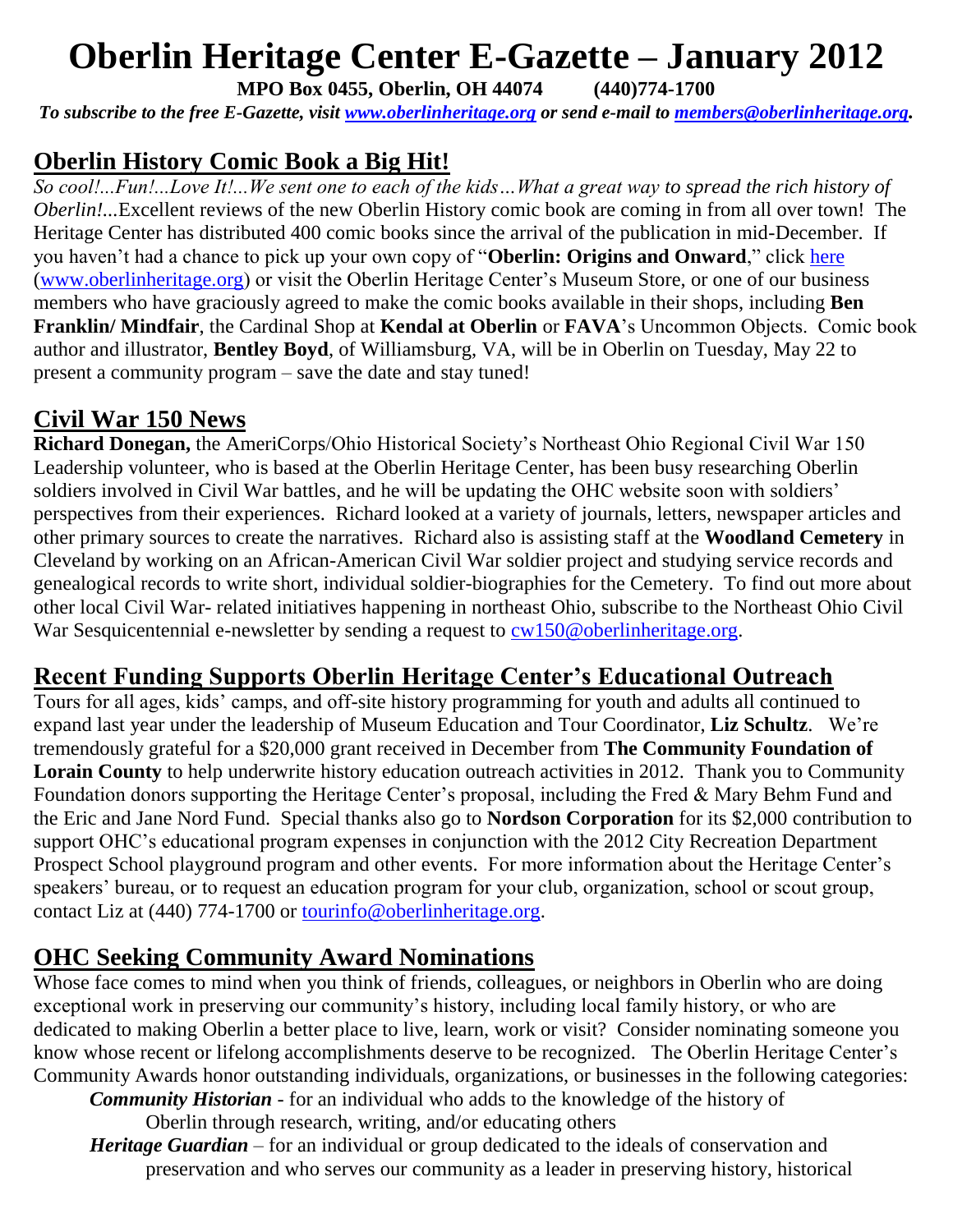records, or historic buildings

- *Oberlin Heritage Center Volunteer of the Year* for a volunteer who makes extraordinary contributions of time and talent to the Oberlin Heritage Center
- *Community Teacher of the Year* for an area educator who inspires his or her students to get involved in community service
- *History Teacher of the Year* for an area educator who inspires his or her students to learn more about history
- *Keep Oberlin Beautiful Award* for an individual, business or organization that helps to enhance the aesthetics and appearance of the community.
- *Youth Community Service Award* for a young person who makes extraordinary contributions of time and talent to the Heritage Center.

Anyone may submit a nomination by **February 1, 2012**. You may download an [entry form](http://www.oberlinheritage.org/files/whatsnew/attachments/Awards_brochure_2012.pdf) by visiting the "What's New" sidebar at [www.oberlinheritage.org.](http://www.oberlinheritage.org/) Award winners will be announced and saluted at the Oberlin Heritage Center's Annual Meeting on April 4, 2012.

#### **Welcome New Members**

The Oberlin Heritage Center extends a warm welcome to new members **Randal W. & Ivy E. Cooper** (Lorain), **Kevin & Jennifer Hobbs** (Marietta), **Thomas & Eleanor Klosterman, Tim Krumreig**, **Dominique & Janet Michal, John & Harol Pesuit, Joe & Pat Price** (Vermilion), **Thomas & Eloise Pulsifer** (Xenia), **Mark R. Stewart** (Elyria), **Erin Swenson-Klatt** and **Diana Tittle** (Chesterland). (Members are from Oberlin unless indicated otherwise.) The Heritage Center had **742** members at the end of 2011 (that's an increase of **11** since last year at this time). Members are tremendously important to the continued strength and vitality of the Oberlin Heritage Center. If you are not yet a member, **[please join](http://www.oberlinheritage.org/getinvolved/join)**! Visit [www.oberlinheritage.org](http://www.oberlinheritage.org/) or call (440) 774-1700 [\(members@oberlinheritage.org\)](mailto:members@oberlinheritage.org) for more information.

## **You Did It – Annual Fund Tops Goal!**

Oberlin Heritage Center members and friends are the greatest! This year's end-of-the-year Annual Fund campaign resulted in **266** donors contributing **\$37,514** for the organization's general operating account. Thank you for helping to surpass the 2011 Annual Fund goal of \$35,000 – **BRAVO!** Although there were fewer donors than in recent years, those who gave to the Annual Fund stretched further and raised the largest dollar amount (with the highest average gift) in the Heritage Center's history. Thank you, thank you, and thank you again! We cannot say too many times how much everyone's support means to the ongoing work of the Oberlin Heritage Center.

## **OHC Staff and Intern Update**

**Liz Schultz** and **Richard Donegan** team up to present ―**The Civil War: Oberlin Perspectives on the Home Front and the War Front**" at the Elyria Public Library's North Branch on **Wednesday**, January 25 at **7 p.m.** Registration is required; online at [www.elyrialibrary.org](http://www.elyrialibrary.org/) or (440) 366-4919. Hurry, space is limited!

Congratulations to Liz upon being appointed by Oberlin City Council to serve a three-year term on the City's **Historic Preservation Commission**.

**Pat Murphy** spoke this past week to Conservatory of Music Professor **Joanne Erwin's** winter term class of Masters of Music Teaching (MMT) students about nonprofit management and strategic planning. Class member, **Brandon Henley**, will spend additional time at the Oberlin Heritage Center this month to learn more about audience evaluation and nonprofit management. Brandon received his undergraduate degree from Oberlin, majoring in French horn performance. In addition to his study in the MMT program, Brandon serves as the choir director for the Brownhelm United Church of Christ in Vermilion, as a student teaching